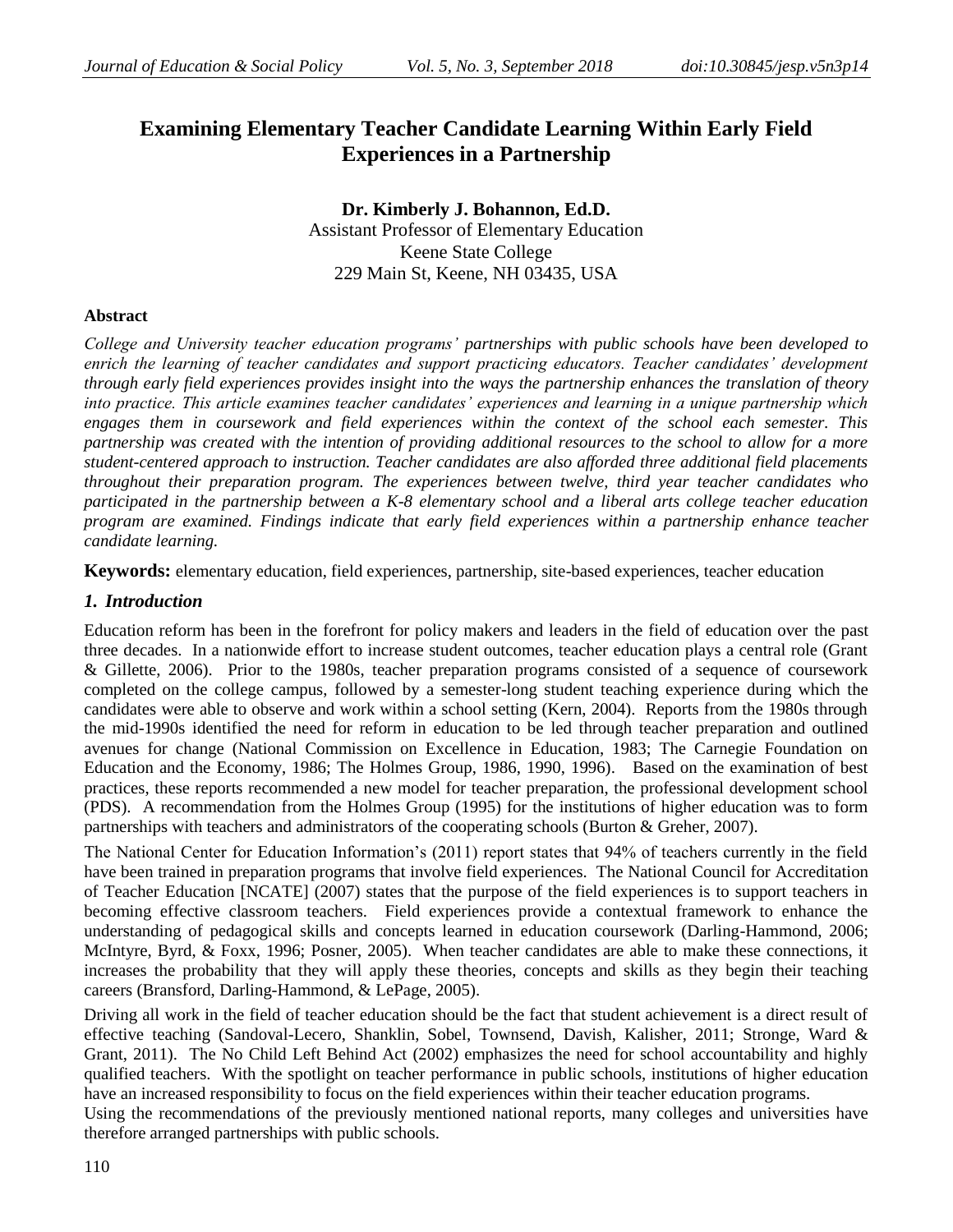Teacher candidates who engaged in these partnerships gained increased skills of collaboration, instruction, assessment, and management, and obtained a solid pedagogical foundation (Capraro, Capraro, & Helfeldt, 2009; Castle, Fox & Souder, 2006).

# *2. Methods*

This study utilizes a qualitative approach to systematically capture the words, actions and experiences of the teacher candidates participating in a partnership (Charmaz, 2006). Qualitative research allows the researcher to take an in-depth look at the candidates" experiences through interviews, lesson plans and observations. The questions considered in this study are: (1) "What are the ways in which teacher candidates demonstrate effective teaching in early field experiences within a partnership?" and (2) "How do the dimensions of a partnership support teacher candidate learning in early field experiences?" The impact of learning in this model is analyzed in order to gain a deeper understanding of the meaning of the early field experiences within the partnership and the connection between theory and practice within a partnership. Content analysis of the data identified patterns, themes and categories to interpret and clearly define the teacher candidates" experiences and the learning that results from these experiences.

## *3. Context and Participants*

This study focuses on twelve teacher candidates enrolled as elementary education majors in a small northeastern college in the United States. All candidates were accepted to participate in the partnership cohort at the completion of their first year at the institution. Selection is based on an overall GPA of 2.75 or higher, successful completion of the Praxis Core exam and an interview with the faculty involved in the partnership. Teacher candidates in this study are in their fifth semester of the partnership. The teacher candidates in the partnership cohort are placed in the field three semesters earlier than candidates in the traditional track, experiencing five semester-long field experiences before the full-time student teaching experience.

A small, rural, public school located in northern New England is the school identified in this study. Enrollment at the school is approximately 180 students in kindergarten through eighth grade. The student body is predominately white with less than two percent minorities, which is reflective of the demographic within the state. Approximately fifty percent of students receive free and reduced lunch. Facilitating the learning of these students are 40 full and part time staff, including seventeen regular education classroom teachers, support staff and one principal. Teachers work and plan as teams to provide a child-centered, integrated curriculum.

The K-8 school is engaged in a partnership program with a nearby liberal arts college. This institution of higher education has a population of approximately 5,400 students. An estimated 18% of the undergraduate students have elected Education as their major. Education faculty consists of eighteen tenure track professors and several adjuncts. The program is accredited by the National Council for Accreditation of Teacher Education (NCATE) and the New England Association of Schools and Colleges (NEASC). The institution works with over twenty schools to deliver hands-on experiences to teacher candidates.

The partnership was created between the two institutions with the intention of providing additional resources to the school to allow a more student-centered approach to instruction with elementary students. At the same time, the college is able to place students in a consistent setting for the duration of elementary teacher candidates" preparation program. College faculty members who are involved attend staff meetings and contribute to school and curricular planning. Along with teacher candidates involved in the partnership, college faculty also often participates in professional development planned for the school staff. It is the responsibility of the college faculty teaching within the partnership program to communicate on a regular basis with the cooperating teachers regarding course content, current instruction, and pedagogy.

After the introductory course, all education classes are taught within the school setting, each with an assigned field experience component. Transportation from the college campus to the school is provided by the college as needed. A cohort model is employed, with no more than fourteen students admitted each year. Teacher candidates experience the same course content as offered in the traditional track, with the exception of an additional course offering in special education and differentiation. Another aspect of the partnership that is different from the experiences of teacher candidates in the traditional track is the access to extensive technology resources at this school.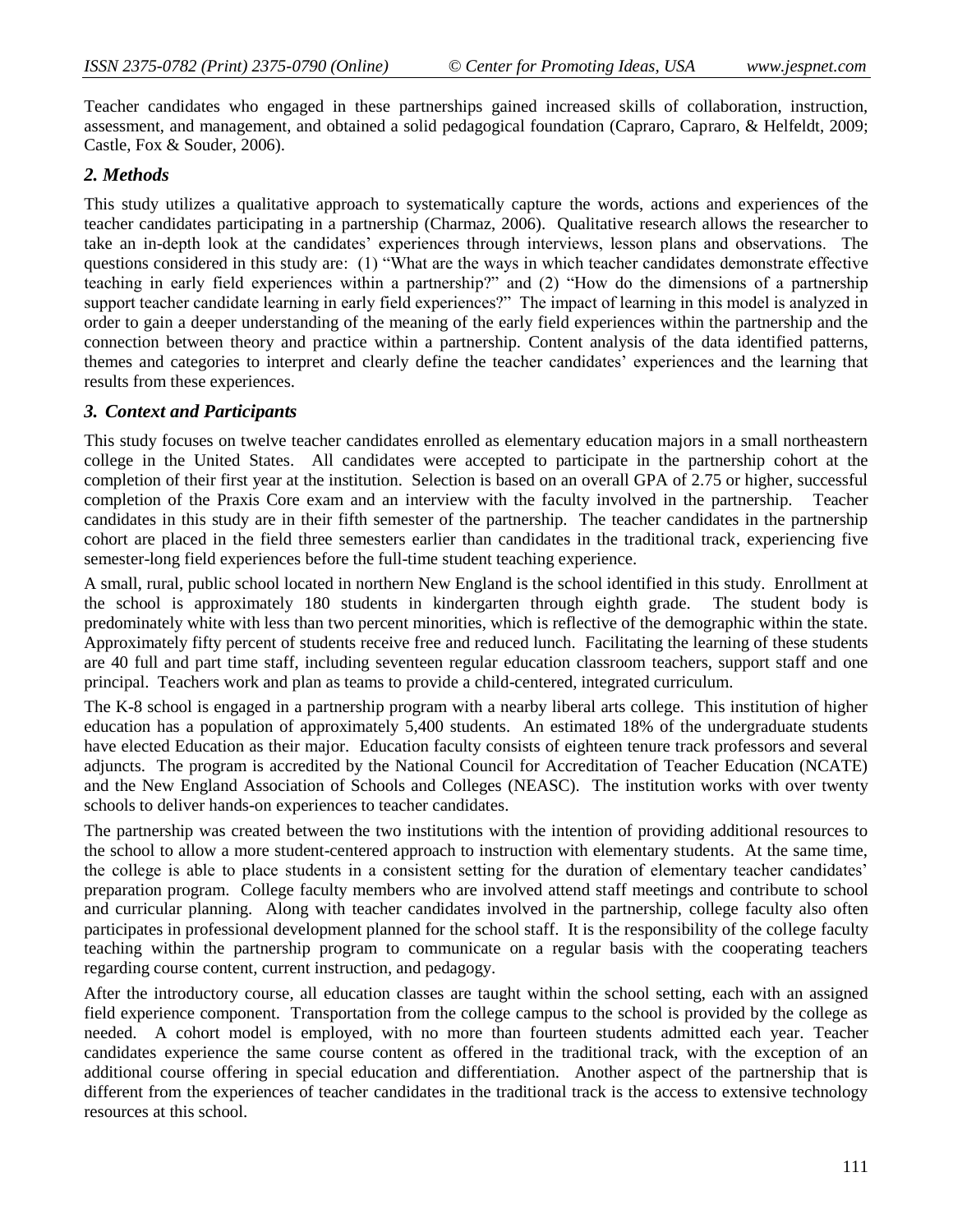All education courses teacher candidates take are held at the K-8 school and include a field experience. Teacher candidates in the partnership program are thereby allowed three additional field placements. uring these field experiences, teacher candidates begin by actively observing the students and teacher and leading routine-based activities. As they continue, they quickly take on teaching responsibilities, first planning and teaching individual lessons, and then progressing to teaching series of lessons and complete units. Due to the relatively small size of the school, teacher candidates from multiple cohorts may be in the classroom at one time. For example, a student in his/her first semester in the partnership may spend two hours in a classroom at the same time as a fifth semester student is in the room; however, the fifth semester candidate remains in the room for a full day. All teacher candidates participate in professional development in co-teaching, along with school staff, to help facilitate this.

# *4. Data Collection*

Interviews with teacher candidates in the partnership cohort were conducted to learn the teacher candidates" views of their learning in the partnership model. Interviews with the college instructor and cooperating teachers were conducted to provide the additional perspective of candidates' learning and experiences in early field experiences in the partnership. The interviews conducted in this study help the researcher to develop an understanding of the participants" perspectives on teacher candidate learning within early field experiences in this partnership. To determine the influence of the early field experiences on teacher candidate effectiveness and the impact on their learning, field observations of each teacher candidate served as a second source of data. The researcher, cooperating teachers and college faculty observed each student one time, allowing for three observations of each teacher candidate. Analysis of teacher candidate lesson plans is the third source of data to determine teacher effectiveness. Two lesson plans from each participant were collected. Seven components of the college"s consistent lesson plan format were examined.

Danielson"s Domains serve as the framework to approach data collection and analysis in this study. Danielson (2007) identified a roadmap of competencies and skills necessary for new teachers to develop. These skills are organized in four domains of teaching: planning and preparation, classroom environment, instruction, and professional responsibilities. Competencies listed under each domain address the knowledge, skills, and dispositions candidates are expected to develop in the program. Danielson"s (2007) framework was selected for this study because it is used by the participating college for reflective and evaluative purposes by the Teacher Education department and was recently adopted for use in the evaluation system for elementary school teachers in the partnership school.

# *5. Findings*

**5.1 Effective Teaching Demonstrated by Teacher Candidates in Early Field Experiences.** Teacher candidates engaged in early field experiences within a partnership demonstrate strengths in specific categories of Danielson"s (2007) Framework for Effective Teaching. Data collected found evidence of each domain of Danielson"s (2007) framework. The components of each domain in which significant evidence was seen in more than half of the teacher candidates, across multiple sources of data, were noted as prevalent.

## **5.1.1 Planning and Preparation**

The first domain in the framework, planning and preparation, was the domain in which the most significant evidence was seen across all three sources of data. Planning and preparation includes demonstrating knowledge of students, resources, pedagogy and content, as well as setting instructional outcomes, and designing coherent instruction and assessments (Danielson, 2007). Nine out of twelve teacher candidates indicated planning and preparation as an area of confidence, with none of the candidates indicating a need for further growth in this area. College faculty, Mrs. Smith, noted the candidates" understanding of the importance of content knowledge and child development research in planning, preparing and teaching, "Most significant is the ability of teacher candidates to demonstrate knowledge of students as they understand their students" developmental and learning needs and apply their thinking when teaching lessons in the classroom."Accommodations and modifications were clearly identified in written lesson plans and follow through was evident in most lesson observations. A component of Planning and Preparation that was not seen as often is designing student assessments. While a form of assessment was provided in every lesson plan analyzed and informal measures were observed in the field, these were formative and did not always guide their instruction. In the interviews it was clear that students have been exposed to the ways in which assessments are used, but teacher candidates have not had extensive opportunities to independently design summative assessments.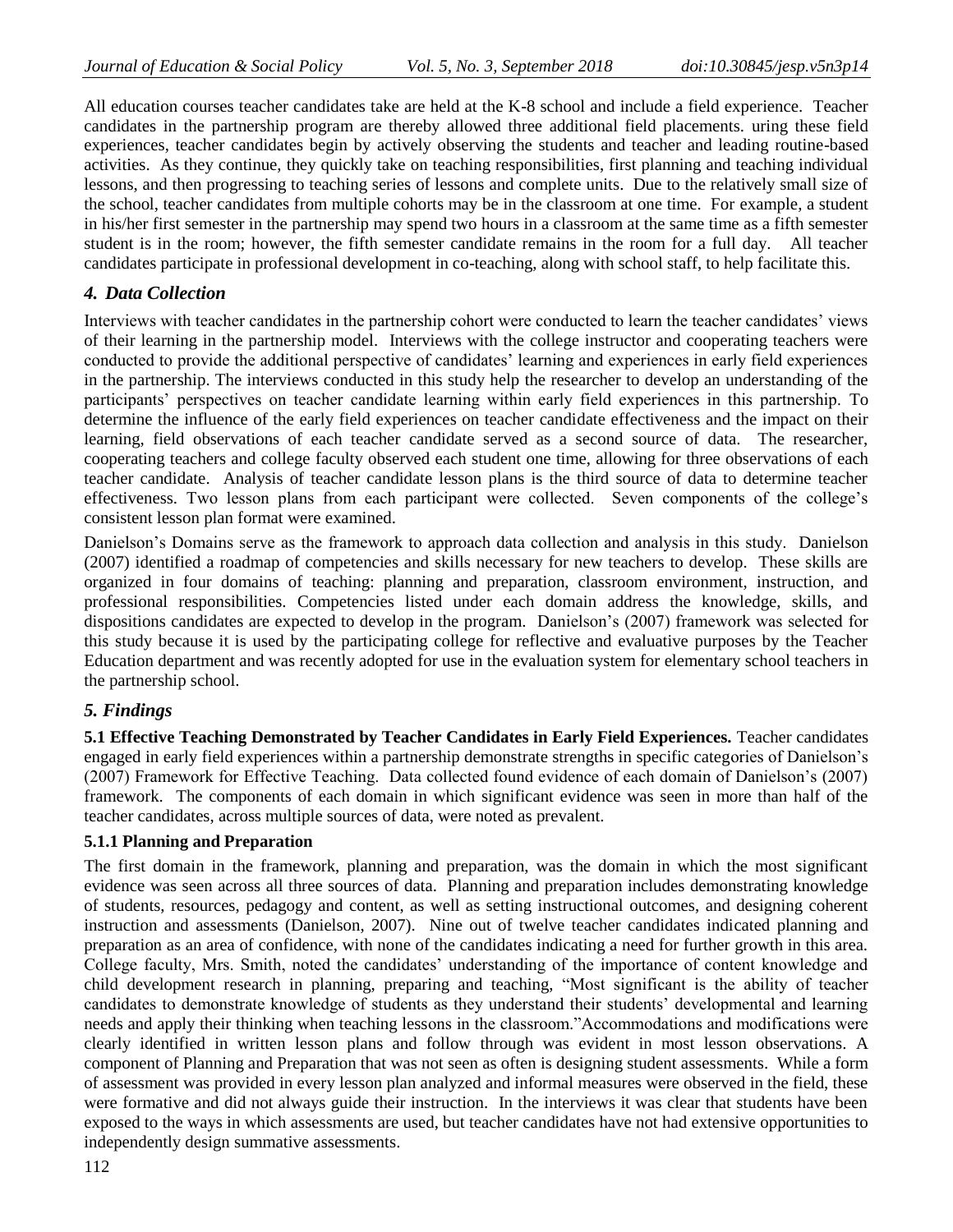Due to the teacher candidates" limited roles in the classroom during early field experiences, this would be difficult. Given the extensive amount of time spent in the field, teacher candidates have had multiple opportunities to plan and prepare lessons, as well as to implement these lessons in the elementary classroom. The additional opportunities afforded by early entrance in the field in a consistent placement provide a sense of confidence among candidates and strong skills in planning and preparation.

### **5.1.2 Classroom Environment**

The second domain in the framework is Classroom Environment. Danielson (2007) defines effective teaching in this domain as creating an environment of respect and rapport, establishing a culture for learning, managing classroom procedures and student behavior, and organizing physical space. Data related to the domain of Classroom Environment found measureable evidence of the Classroom Environment domain in all candidates, yet fewer candidates demonstrated extensive, significant evidence of this domain. This is often an area that is slower to develop in teacher candidates. Data demonstrates that although the candidates are aware of effective management strategies and most are confident in this area, this does not necessarily translate to their performance in the classroom. Regardless of the success with the strategy employed, students consistently applied management strategies in their teaching and followed through with any redirection given. Another area of this domain that was overwhelmingly present in the data is the area of managing classroom procedures. Teacher candidates recorded strategies in their lesson plans and followed through in their teaching. Candidates also facilitated the engagement of the additional adults in the classrooms. Paraprofessionals, other teacher candidates and the classroom teacher all had responsibilities during each lesson. This could be a result of the co-teaching professional development that this cohort has participated in with the teaching staff at the school. Most evident were the relationships formed with students, as ten out of twelve candidates consistently demonstrate their ability to establish an environment of respect and rapport. The area of this domain that was rarely seen was the component of establishing a culture for learning. This would be difficult to see in isolated field observations or lesson plans, and is a responsibility of the classroom teachers to be followed by the candidates. Looking across the data at this domain, it is clear that this is an area in which many candidates will continue to develop in their culminating field experience.

# **5.1.3 Instruction**

Danielson (2007) identifies Instruction as the third domain in the framework. Components of the domain are broad and include communicating with students, using questioning and discussion techniques, engaging students in learning, using assessment in instruction, and demonstrating flexibility and responsiveness. Components of this domain were demonstrated by teacher candidates in this study while still half of the cohort regarded this domain as an area of focus for the future. Christina stated, "Instruction is the area that is always changing, so I will always need to work on this. The content and students change all the time and you have to be on top of that." Reflecting on her work in this domain, Abby said, "I have grown in my presence in the classroom. I still can excel even more at how I present myself in front of the classroom. This will be my focus in student teaching." Despite the teacher candidates' responses, the college faculty and cooperating professionals spoke of strengths in this area. Cooperating teacher, Mrs. Gregory, attributed this to the variety of teaching opportunities they have experienced. Mrs. Smith, college faculty, noted that at least half of the teacher candidates are very comfortable and confident in front of the class and are very skilled in instruction: Expectations for instruction have increased gradually. Students began my observing and talking with individual and assisting with transitions. Lesson planning and teaching quickly moved to small group teaching, to whole group and co-teaching lessons. Some are now preparing and teaching half days.

While measureable evidence was seen in the domain of Instruction, there is less significant evidence of effectiveness in this domain. As noted by cooperating teachers, this is an area in which many teacher candidates, in this partnership and in the traditional track, require extensive practice.

#### **5.1.4 Professional Responsibilities**

The fourth domain defined by Danielson (2007) is Professional Responsibilities. The wide range of obligations related to a teacher's role include reflecting on teaching, maintaining accurate records, communicating with families, participating in a professional community, growing and developing professionally, and showing professionalism. Teacher candidates in this partnership demonstrated significant evidence of many aspects of this domain.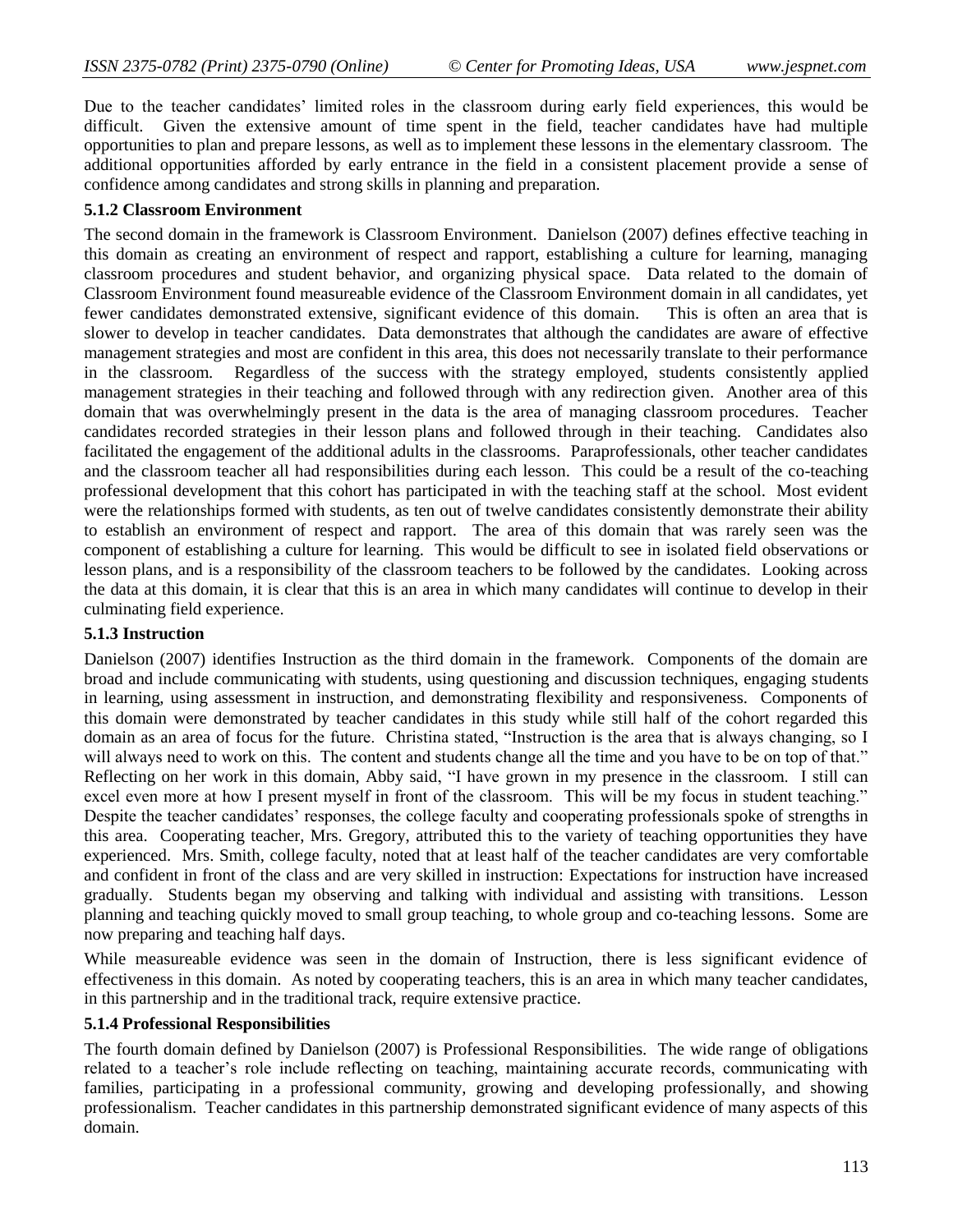The components seen most frequently in all three sources of data were reflecting on teaching, showing professionalism, and participating in a professional community. These aspects of teacher candidates" development have been a focus in all prior coursework. Aspects of this domain that were not seen frequently in the data, such as communicating with parents and maintaining accurate records, do not relate to the role of a teacher candidate in early field experiences. The responsibilities will be added as they progress to student teaching.

Twenty-six of the field observations indicated extensive, significant evidence of Professional Responsibilities and seven out of twelve candidates noted this domain as an area of strength. Given the length of time teacher candidates are in the school setting, they become a part of the professional community. "We became professionally aware of how to interact with students and staff, both inside and outside of the classroom" Madeline stated. The college faculty noted, "Professional responsibilities begin on day one in the first semester." Mrs. Smith cited knowledge, skills and dispositions of confidentiality, professional dress, communication, language, collaboration and ethics across all interviews. Teacher candidates in this partnership also reported feeling a greater sense of professionalism each day they were in the field, regardless of whether it was for a course or time in the classroom.

Kayla remarked: Being unprofessional is not an option. Because we are a part of a school environment each and every day, we know what is expected of us. Parents, administrators, professors and teachers all hold us to high expectations. We learned this very early in the program. Regarding another area of Professional Responsibilities, one cooperating teacher stated: This candidate is able to reflect on a different level that previous students in the traditional track. She is easily able to take her thinking and apply it to the next lesson, as teaching occurs so often. When discussing something that did not work as well as one hoped, these apprentices were then given the opportunity to apply what they had learned. Candidates" abilities to reflect on their teaching in an objective manner were strong. Ten out of twelve candidates provided very accurate reflections of their lessons in their postobservation interviews. One cooperating teacher summarized this domain stating, "The students are a part of our professional community. Many attend data, grade level, staff meetings, and more. They are constantly immersed in professional conversations and therefore I am noticing a high level of professionalism with their interactions."

# **5.2 Continual Coursework and Field Experiences Impact Teacher Candidate Learning**

The strongest influence on teacher candidate learning found in this study was the continual coursework and field experiences offered in the context of the school. This model allows for growth in their knowledge, skills, and dispositions. This study is unique in comparison to existing literature, as the coursework and field experiences are described as continual, meaning that all teacher candidates remain in the same partnership school throughout all of their coursework. Additionally, each of these courses has a related field experience component. Eleven out of twelve teacher candidates identified this structure as beneficial to their learning; one was indifferent. All cooperating teachers and faculty also attributed the model of continual coursework and field experiences within the context of the school as being a significant factor in teacher candidate learning. Contextual connections were able to be made during discussions, as students and faculty were all familiar with the school setting, student population and curriculum. For example, when learning about emergent literacy, teacher candidates were able to draw on their experiences in classrooms to identify characteristics of this stage of learning development, as opposed to only reading about it in a text book.

While many teacher education programs offer field experiences at varying points in the program, there is often a gap between the campus courses and the opportunities to observe and employ these practices in the school setting. This is seen both in traditional preparation programs, as well as professional development and partnership schools (Zeichner, 2010). Early field experiences must extend beyond observation and include careful guidance and focus on critical aspects of classroom teaching and student learning (Huling, 1998). Additionally, courses that are connected to field experiences are ineffective if the content is not put into immediate action in the field (Hadfield, Littleton, Steiner & Woods, 1998).

The results of this study support the connection of theory and practice. The immediacy of this practice for teacher candidates in this partnership is also significant. Within this partnership program, courses are held on site, and time in the field is structured into the class time. In a typical class session early in the program, teacher candidates meet to engage in new learning, disperse to spend time in the field, and then reconvene to make connections and discuss observations. Time spent in the elementary classroom increases as students move through the program. One candidate, Christina, stated, "Nothing is hypothetical; we got to see it right away.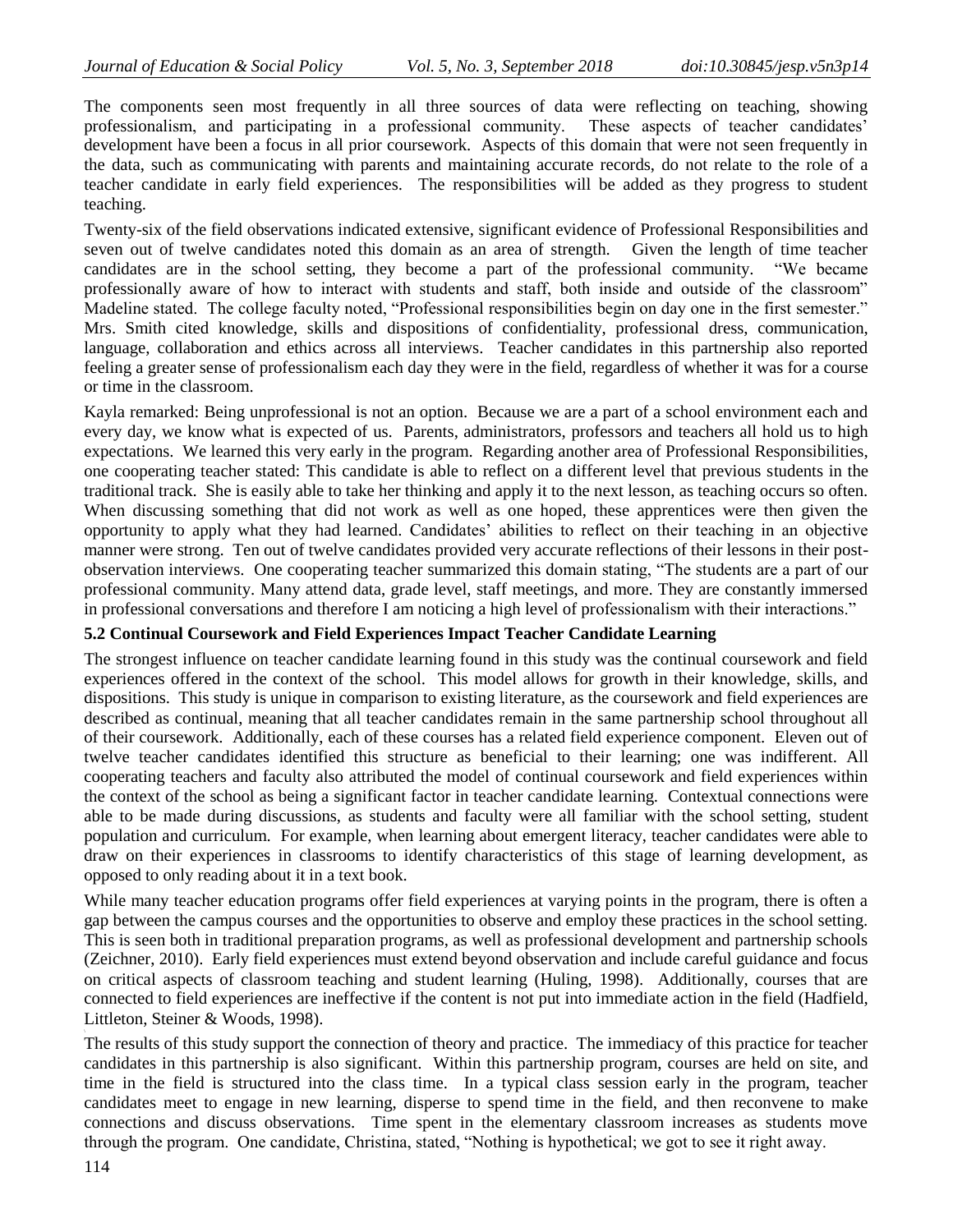We completed child studies and learned how to observe objectively." Allison added, "We learned far more by having class in the field. We were able to transfer knowledge from the class into the field, not simulate it." Kathryn said, "It brought the textbooks to life. We would learn about something one minute and see it the next. I would say, "*This* is what they are talking about."" Multiple candidates reported feeling as if the material may not have made as much sense if they were not able to see the content unfolding in the classroom. Faculty also noted this as a significant contribution to candidate learning, as noted in the interviews, "The growth of the candidates has been enhanced by the teaching of the course on site which has immersed the students each day in the reality of the school community." The data in this study supports the connection of theory and practice, but also indicates that the immediacy of this practice is important to teacher candidates" learning.

While many studies conclude that a significant amount of what teachers need to learn must be obtained from practice, the conditions for learning are widely debated (Bransford, Darling-Hammond & LePage 2005). In this setting, teacher candidates are immersed in the same school setting from the beginning of their second year through their final semester of student teaching. Teacher candidates are integrated in to a field placement every semester. Although their responsibility increases as they progress, they are expected to be fully involved from the beginning. Teacher candidates reported observing and leading routine based activities, such as Morning Meeting, in the first semester, and were then teaching full lessons on the first day of the semester in their second Methods class. Kathryn stated, "In the beginning, our learning was very focused on content. As we grew and were able to understand how to observe and what was going on in the classroom, we were able to focus more on our teaching." Faculty member, Mrs. Smith, noted that after the first three semesters, such confidence and skill is demonstrated that most teacher candidates are able to walk into a classroom readily able to assess student needs and develop ways to meet them.

Across all interviews, it was apparent that the continual connection between the field experience and the course content was important to their learning. Because of the continual coursework and field experience within the context of the same school, candidates were able to see change over time. Mrs. Robinson said, "The biggest advantage to the partnership is the amount of time the college students spend in the classroom. They are able to gain far more experience working with students than the typical program." Another cooperating teacher agreed, stating,

Being placed in a classroom within the same school each semester has provided individual, small and whole group teaching experiences and opportunity for continued growth for candidates. Instruction is planned for so often, candidates easily write lesson plans for multiple lessons each day. Traditional track students prepare far fewer lessons because of the startup time necessary each semester.

Identifying classroom management as her strength, Allison said, "We have seen a variety of different teachers and different grades. We have seen what works and what might not with each group; now we are able to evaluate what will work the best for us and our students." This was also evident in field observations. The language that teacher candidates used often mirrored that of their cooperating teachers. Students were familiar with routines established school-wide, such as the universal attention getting strategy, and employed them during their instruction. Appreciating the contribution to learning from extended amounts of time spent in the school may enhance learning opportunities in teacher preparation programs.

Teacher candidates engaged in partnerships have a greater sense of ownership in the school community (Castle, Fox & Souder, 2006; Snow-Gerono, 2009). Studies have also noted a heightened feeling of belonging when engaged in a partnership program (Castle, Fox & Souder, 2006; Sandoval-Lucero, et al., 2010). In this setting, learning is impacted due to the comfort with the learning environment and students grow to develop positive personal and professional dispositions. Seven of the teacher candidates described that the nature of being in the school all the time making them more of a part of the community. "All of the people in the school are invested in our learning," said Christina. Madeline noted the importance of this to their dispositional learning, "We became professionally aware of how to interact with students and staff, both inside and outside of the classroom." Teacher candidates found increased confidence due to their comfort level in this school setting. In over half of the field observations, teacher presence was highly evident in teacher candidates. They were comfortable taking risks and presenting new concepts. This is best supported by the words of Abby: I was not the best student in high school. Being in the partnership and becoming a part of the school community helped to motivate me. My grades went up across all courses. I improved my writing, learned professional ways of working together and it boosted my confidence.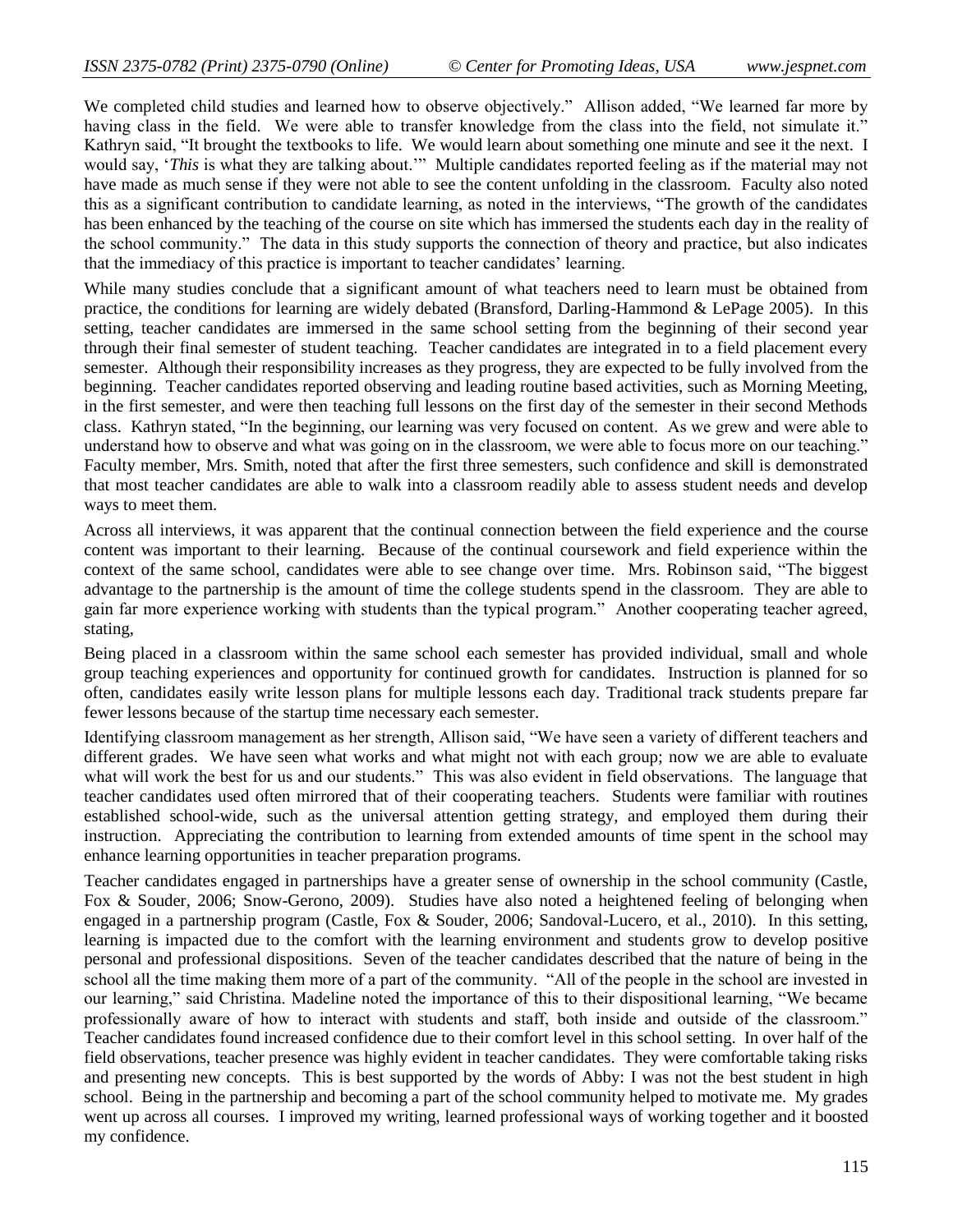In traditional teacher education programs, field experiences are viewed as places for teacher candidates to practice teaching, and often teacher candidates lack the support and preparation they need to be successful (Zeichner, 2010). Often cited as a problematic issue in partnerships, communication is a key to ensuring the success of a partnership and teacher candidate growth and success (Ledoux & McHenry, 2008). Given the structure of this partnership, teacher candidates and faculty are immersed into the school setting. Communication is encouraged among all constituents and occurs on a regular basis. Faculty and cooperating teachers noted that compared to a traditional track, communication between cooperating teachers and teacher candidates is increased in this model, as there is more contact time in the field. Mrs. Smith, the college faculty, stated, "The impact of learning has been most significant by the professional relationships developed over the course of five semesters." Teacher candidates also reported the increased access to their cooperating teachers was beneficial to their learning. Mrs. Gregory, a cooperating teacher spoke of the benefit to their learning, as well:

Having the professors hold classes site-based, they are able to keep stay current with best practices. They are in constant contact with teachers, enabling them to ask questions, clarify their thinking and spend additional time in the classroom. This keeps the information they are presenting to their students relevant.

Teacher candidates and faculty expressed the value of teacher candidates engaging in continual coursework and field experiences as related to teacher candidate learning. This was also demonstrated in the teacher candidates' performance in the classroom during field observations. Understanding the multiple ways in which this model impacts teacher candidate learning may be significant to the field of teacher education as they shape meaningful experiences for teacher candidates.

# **5.3 Metacognitive Practices in Early Field Experiences**

Another finding of this study is that engaging teacher candidates in met cognitive teaching practices within a continual site-based experience within a partnership is beneficial to their learning and performance. Metacognitive practices encourage teacher candidates to engage in thinking about their own learning. Danielson (2007) states that in order for teacher candidates to learn from observation of good teaching practice, they must reflect on their practice. Teacher candidate learning is negatively impacted when candidates are not given the opportunity to be involved in the process of examining their own beliefs and experiences in comparison to the practices they see in the field (Capraro, Capraro & Helfeldt, 2010).Danielson (2007) also argues that teacher educators need to provide the appropriate reflective tools for teacher candidates and they need to be embedded into the curriculum and organization of teacher candidates' education. Aiken and Day (1999) present an opposing view, stating that teacher candidates engaging in early field experiences may not be cognitively ready to benefit from these experiences. They attribute this to their lack of experience and pedagogical knowledge preventing them from appropriately interpreting and analyzing classroom occurrences. The data in this study support the use of reflection, as well as other met cognitive practices.

From early in this partnership program, teacher candidates experience these metacognitive practices, as time is built into the course schedules for reflection and discussion. The college faculty shared, "Daily reflection is essential to candidate learning. This is shared with cooperating teachers and peers." In expressing her feelings about the importance of reflection in her learning, Abby stated: As we reflect as a class on different experiences, we are able to add things we would not have seen in a campus class. This significantly increases our ability to learn and the rate at which it happens. We are also able to share our differing points of view. Whether or not we come to a consensus is not as important as the thought that we all put in.

Allison reported that the amount of reflecting on what teacher candidates had seen or done in the field was as beneficial as reading the texts. Christina further supported this saying, "We know when to be critical of ourselves, but also are comfortable saying what we don"t know." A cooperating teacher spoke of Rebecca"s ability to grow from engaging in these practices as well: This teacher candidate is able to reflect on a different level than previous students I have worked with who are in the traditional track. She is easily able to take her thinking and apply it to the next lesson, as teaching occurs so often. As a whole, when discussing something that did not work as well as one hoped, these apprentices were then given the opportunity to apply what they had learned. Interviews in this study were conducted immediately or soon after field observations took place. Teacher candidates were asked to discuss the success of their lessons. Mostly, they were able to accurately determine the strengths and weaknesses of their teaching and identify areas for growth and improvement. All college faculty and cooperating teachers, as well as eight teacher candidates identified metacognitive practices as a significant source of learning.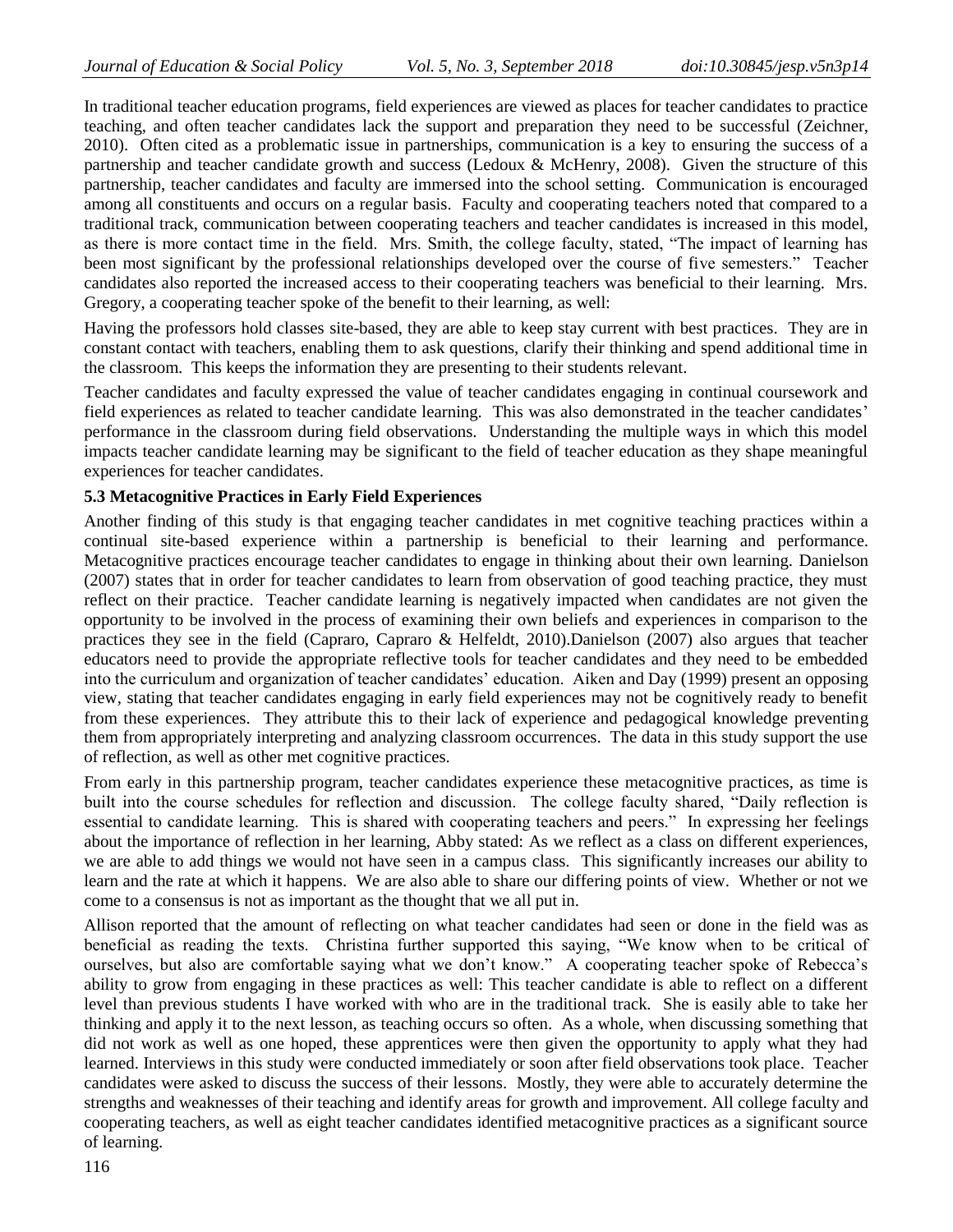Reflection, application of theory to the classroom, and the model of being exposed to the material, observing it in the classroom, and then coming back together to discuss this new learning were identified as the primary practices in coursework. The frequency of metacognitive practices in the data demonstrates that teacher candidates in early field experiences within a partnership are able to learn from these experiences.

Cheng, Cheng & Tang (2010) highlighted that most teacher candidates view teacher education faculty and coursework in higher education as their primary source of ideas and models for teaching. This can produce a narrow viewpoint for teacher candidates and may not always reflect best practices. A drawback to reflection in teacher education courses is that teacher candidates often write what they think faculty members want to hear (Cornish & Jenkins, 2012). By engaging in the met cognitive practices in early coursework, teacher candidates in this partnership are given the encouragement and guidance to make their own judgments about best practices based on what they have seen and experienced in the classroom and the discussion about the content. Given the nature of the integration of field work and continual discussion in the classroom, teacher candidates in this classroom are continually asked to apply their thinking in their next interaction with students. This requires deeper thought, as follow through in their instruction is necessary. Emily remarked: Learning from each other"s experiences is a part of being a cohort. We are able to think about our own teaching, but also to give feedback to others and help them make connections and better their teaching. We are not afraid to challenge one another or even the professors if there is something we disagree with.

Elizabeth remarked, "We do lots of reflecting; it comes as second nature. This has really helped me to think about my teaching because I have to explain it, either in writing or in class to my peers." Adding to this, college faculty, Mrs. Smith, noted, "Some of the best lessons come from students rethinking their instruction in a previous lesson. This is what good teachers do."

The ability to reflect on their teaching was also evident in teacher candidates' lesson plans. Teacher candidates are asked to discuss the planning and instructional aspects of their lessons. Allison noted that, "Writing lesson reflections encourages us to think about our lesson critically, usually before getting feedback from our cooperating teachers or faculty. We are then able to compare it to what they say and think about future lessons." Several students noted changes that they made to their lessons at the last minute due to their knowledge of students and previous instruction in the classroom. For example, Abby said: I was pleased with my decision to modify the lesson at the night before. The students would have struggled with the concepts presented all at once. By breaking the difficult concept down into steps, students seemed to be easily able to follow along. These examples demonstrate the abilities of teacher candidates to effectively reflect on their planning and instruction. These data suggest that considering the importance of applying metacognitive practices to courses connected with early field experiences, may have significance in the field of teacher education.

# *6.Discussion*

## **6.1 Implications for Teacher Education**

The results of this study emphasize the need to link theory and practice in teacher education. This is demonstrated through teacher candidate learning from the aspects of the partnership that support teacher candidate learning: multiple field experiences within the same school, the delivery of courses in the field with carefully aligned field experience components, extensive feedback from cooperating teachers and college faculty with the same context and the development of reflective practitioners. When teacher candidates are able to make these connections, it increases the probability that they will apply these theories, concepts and skills as they begin their teaching career (Bransford, Darling-Hammond, & LePage, 2005).

The findings of this study suggest that teacher educators need to extend their thinking beyond simply including field experiences in their program to consider ways in which to assist students in making meaningful connections between content and these experiences. The deliberate connections between the content driven courses that are taught within the elementary school and the field experience components associated with each of these courses strengthens teacher candidate learning.

Teacher candidates note their ability to practice what they are learning, reflect on the experience, and practice again until they reach mastery and are able to demonstrate that they are confident applying what they have learned. Another important consideration for teacher educators is the means by which they assess candidate effectiveness. The Danielson (2007) framework is intended for application by practicing teachers. It is also used to measure areas of effectiveness in teacher candidates in many teacher preparation programs across the nation.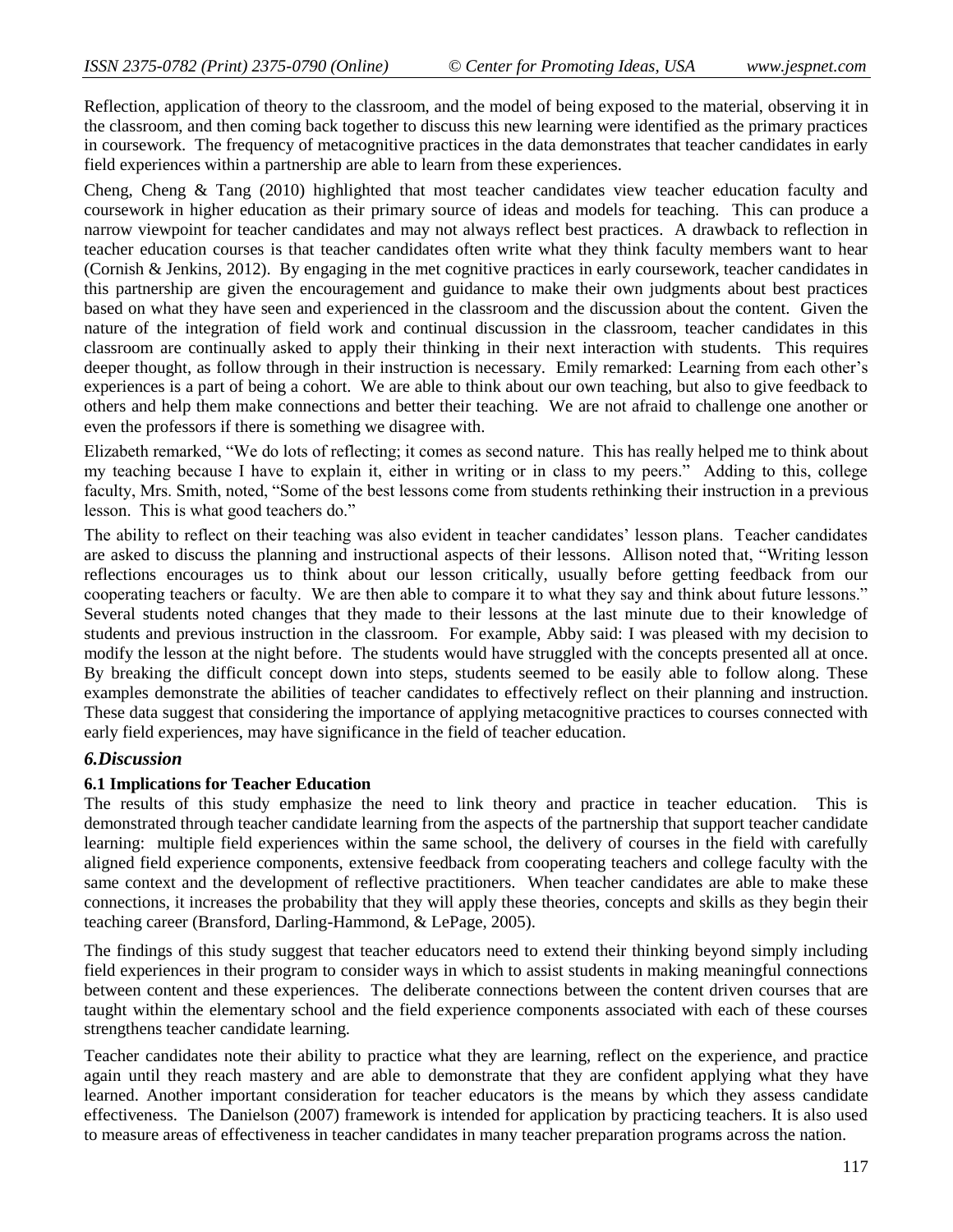Some areas that were not evident or were less notable in this study may be related to the teacher candidates" roles and responsibilities in the placement classroom. For example, there was not significant evidence of designing complex assessments in observations or lesson plans; most assessments were formative. Most teacher candidates in early field experiences would not have this responsibility, as lessons often are not sequential due to candidates" limited time in the classroom. Another example of this is seen in the domain of Classroom Environment. Teacher candidates are being evaluated on their ability to manage student behavior, yet in most classrooms, they are following the management techniques established by the classroom teacher. Additionally, while Danielson (2007) clearly defines each of the domains and the components within, there is some room for interpretation. For example, in the component of Classroom Environment, establishing a culture for learning, it is difficult to determine what work has been done by the classroom teacher and how the candidate has contributed, particularly during one isolated lesson. These issues do not indicate a deficit within the partnership model, yet suggest that the framework may not be suited for evaluation of teacher candidates in all areas. Teacher preparation programs must carefully evaluate their measures of assessment, and align their expectations.

# **6.2 Multiple Early Field Experiences**

Results of this study support current research on the value of experiencing multiple early field experiences within the context of the same school throughout the course of a preparation program contributes to teacher candidate learning. When cooperating teachers and college faculty work closely with teacher candidates to model, guide and support the practice of course content, learning is increased. In this study, providing teacher candidates with multiple teaching opportunities in a variety of grade levels supported their development. Bridging the gap between theory and practice is difficult when practice teaching is short in duration (Cheng, Cheng & Tang, 2010). Field experiences that span the course of the semester and are repeated over time allow teacher candidates multiple opportunities to teach, observe and interact with students and professionals within the context of the school.

## **6.3 Continual Learning Experiences in the Field**

The transfer of learning of teacher candidates engaged in this partnership is supported by the meaningful and purposefully designed learning experiences. Delivery of content in coursework within this preparation model is intentionally designed to embrace the culture of learning in the partnership school and extends to integrate candidates' experiences in the elementary classrooms. Teacher candidates are given the opportunity to observe veteran teachers, engage in instructional experiences and interact with the same group of children over an extended period of time. Bransford, Brown & Cocking (2004) note that being in an environment in which learners can see the impact they have on others is motivating.

One aspect of this study that separates it from other research is the nature of the continual coursework and field experiences within the context of the same school. Results of this study suggest that a consistent school setting is a key aspect of developing effective teacher candidates. This provides teacher candidates with the opportunity to observe the same students over a span of time, develop a solid understanding of the school context and to observe multiple teachers over time. Schemas are developed and teacher candidates are able to apply these ideas to their future experiences. The direct contact with students and teachers throughout the duration of the candidate"s preparation benefits teacher candidate learning and development.

The physical and social contexts in which a learning experience takes place are a fundamental part of the actual learning that takes place within it (Hutchinson, Moon & Mayes, 2002). The feelings of belonging and support developed by teacher candidates as a result of being embedded in the culture of the school enable them to take on the professional role of a teacher early in their preparation. Inclusion in professional development, collaboration with teachers and other candidates, interactions with parents, involvement in school decision making and feeling embraced and valued by the staff lead to teacher candidate motivation and learning. As referenced in the findings, all three data sources included evidence of competencies outlined in the domain of Professional Responsibilities. Teacher candidates continually embedded within the same partnership school throughout their program become a part of the professional community, leading to development of professional dispositions. Building relationships between cooperating teachers and teacher candidates as a result of the extended time in the field creates a sense of trust that leads to further growth by teacher candidates. Regularly receiving open feedback from cooperating teachers through daily communication allows teacher candidates to build trust and embrace the feedback they are given. Teacher candidates expressed their desire to serve the school and succeed based on their connections and the relationships they have built.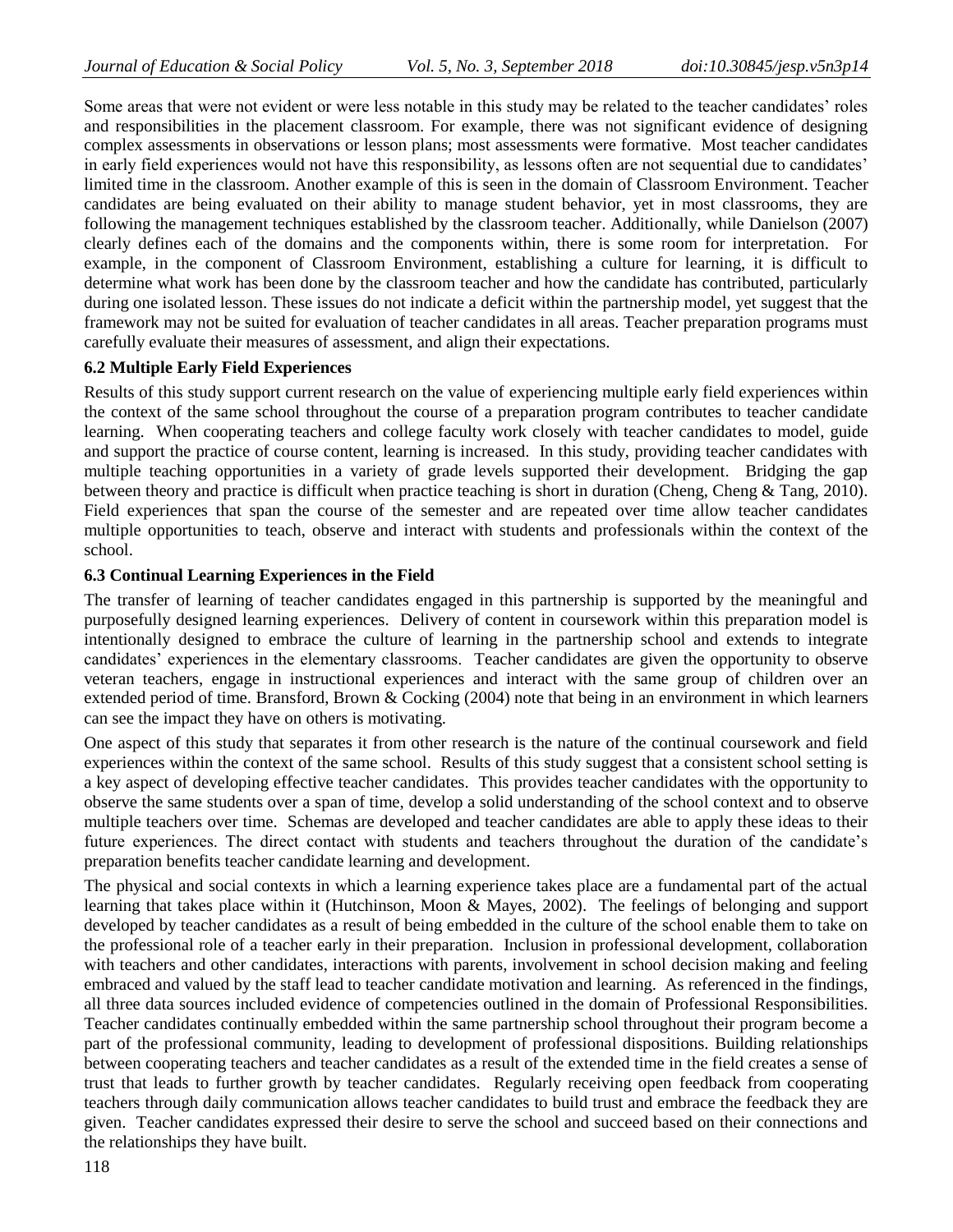Continual communication between the cooperating teacher, college faculty and teacher candidates was found to increase students' abilities to apply the feedback they were given to their work in the classroom. While the lesson plan served as a tool for this communication to be standardized, teacher candidates and cooperating teachers also reported the ability to clarify and enhance communication by the in-person interactions that took place due to frequency of the students being in the school. Teacher candidates were involved in planning meetings, and also engaged in many additional face to face conversations with their cooperating teachers regarding questions around topics such as expectations for lesson development, alignment of standards, and suggestions for change in a drafted lesson plan.

While multiple aspects of the partnership model in this study were found to impact teacher candidate learning, it is unclear whether or not there is a disadvantage to teacher candidate learning as a result of remaining in one school throughout their preparation. Typically, teacher candidates in the traditional track at this institution are exposed to two or three school settings before completion of the program. Additionally, multiple teacher candidates from the different cohorts are often found in one classroom at the same time. While teacher candidates worked well together in all field observations, it is unclear if this impacts the actual amount of independent teaching time each candidate receives. Although the additional teaching experience is beneficial to teacher candidate learning, the teaching opportunities may not always be authentic. It is likely that upon graduation candidates will teach in a classroom with limited or no additional support and this will be very different from their preparation experience.

#### **6.4 Metacognitive Practices**

The use of met cognitive practices in courses, coupled with the focus on the field experience component of each course, is another aspect of the partnership that impacts the candidates" ability to transfer this knowledge to other contexts. Entering the classroom after being introduced to new learning and seeing evidence of this new concept, and then returning to class to discuss and reinforce the concept is powerful for teacher candidates. When learning experiences are closely monitored by college faculty and cooperating teachers, they are able to provide specific feedback for teacher candidates to consider. Other studies have noted disadvantages when teacher candidates are not given the opportunity to be involved in the interactive process of examining their own beliefs and experiences in comparison to the practices they see in the field (Capraro, Capraro & Helfeldt, 2010).

# *7. Conclusion*

This study examined the impact of early field experiences within a partnership on teacher candidate effectiveness. While the results of this study may only be applicable to this population, the findings are substantial and should be considered by teacher educators. Creating multiple early opportunities for teacher candidates to apply the knowledge, skills and dispositions they have studied to the classroom setting is directly related to their learning. When coursework for teacher candidates is presented within the context of the school, meaningful connections between theory and practice are able to be made by the teacher candidates. This model also allows for greater communication and feedback between the teacher candidate, college faculty and cooperating teacher, which supports teacher candidate learning. The immersion in a supportive professional community supports the development of the candidates' dispositions.

## *References*

- Aiken, I. & Day, B. (1999). Early field experiences in preservice teacher education: Research and student perspectives. *Action in Teacher Education*, 21(3), 7-12.
- Bransford, J., Brown, A., Cocking, R. (2004). *[How people learn: Brain, mind, experience ands](http://www.nap.edu/catalog.php?record_id=6160)chool.* Committee on Developments in the Science of Learning National Research Council: Washington D.C.
- Bransford, J., Darling-Hammond, L., & LePage, P. ( 2005). Introduction. L. Darling-Hammond and J. Bransford (Eds.). *Preparing teachers for a changing world: What teachers should learn and be able to do* (pp. (1-39). San Francisco: Jossey-Bass.
- Burton, S., & Greher, G. (2007, September 1). School-university partnerships: What do we know and why do they matter?. *Arts Education Policy Review*, *109*(1), 13-24.
- Capraro, M., Capraro, R., & Helfeldt, J. (2010). Do differing types of field experiences make a difference in teacher candidates' perceived level of competence? *Teacher Education Quarterly*, 37(1), 131-154.
- Castle, S., Arends, R., & Rockwood, K. (2008). Student learning in a professional development school and a control school. *Professional Educator*, *32*(1), 1-15.